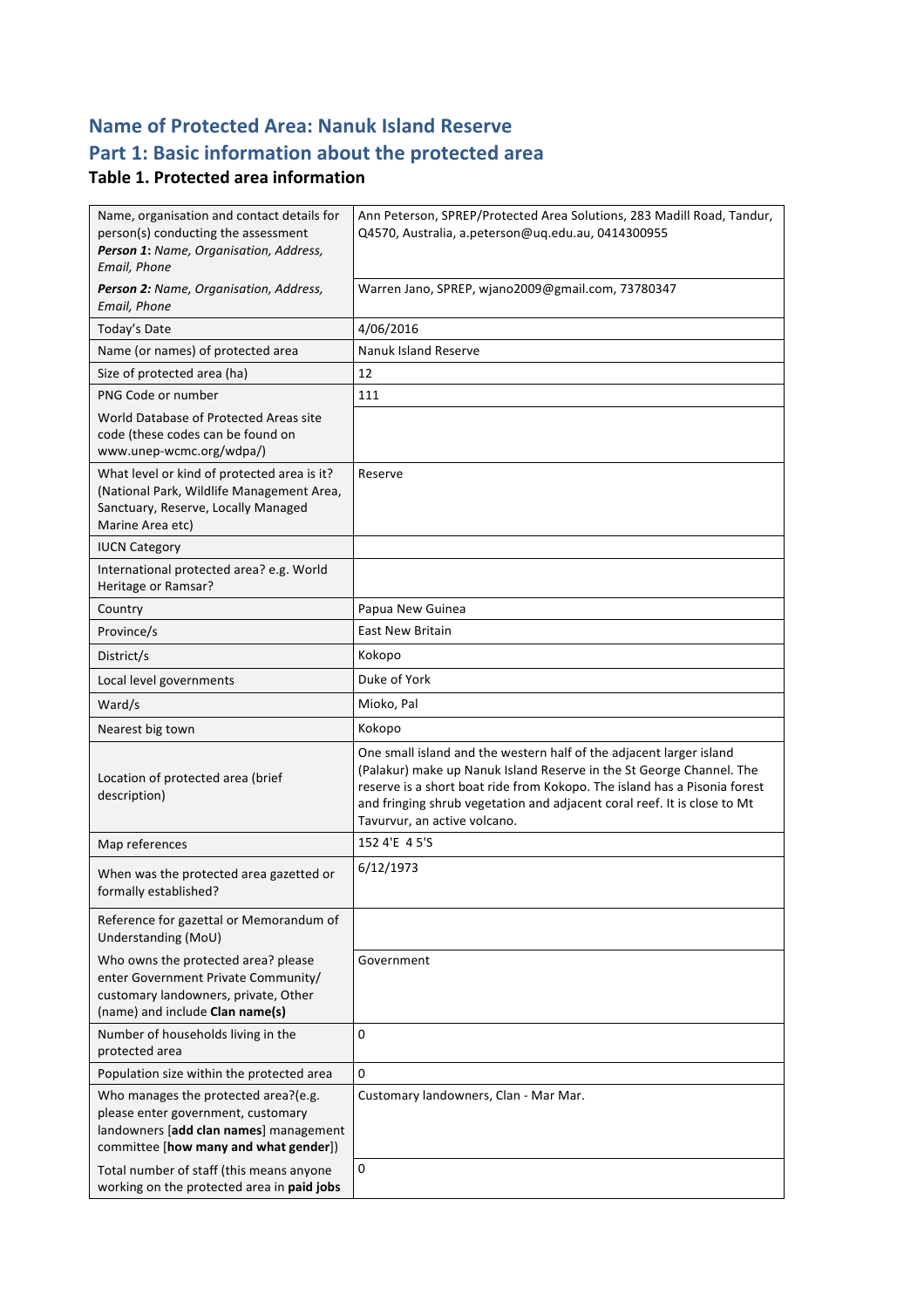| -whether NGOs, community, rangers or<br>customary landowners                                                                                                                                                                                   |                                                                                                                                                                                                                                            |
|------------------------------------------------------------------------------------------------------------------------------------------------------------------------------------------------------------------------------------------------|--------------------------------------------------------------------------------------------------------------------------------------------------------------------------------------------------------------------------------------------|
| Temporary paid workers                                                                                                                                                                                                                         | 0                                                                                                                                                                                                                                          |
| Permanent paid workers                                                                                                                                                                                                                         | 0 (four years ago there were three people, currently none). Kelly Locksy is<br>the caretaker who looks after the island, but is not paid.                                                                                                  |
| Annual budget (US\$) - excluding staff<br>salary costs                                                                                                                                                                                         | 0                                                                                                                                                                                                                                          |
| Operational (recurrent) funds                                                                                                                                                                                                                  | 0                                                                                                                                                                                                                                          |
| Project or special funds                                                                                                                                                                                                                       | $\mathbf 0$                                                                                                                                                                                                                                |
| Reason for park establishment                                                                                                                                                                                                                  | To add to the size of other marine reserves in the area.                                                                                                                                                                                   |
| What are the main values for which the<br>area is designated (Fill this out after data<br>sheet 2)                                                                                                                                             | Reef and island ecosystems, tourism and sustainable resource use.                                                                                                                                                                          |
| List the primary protected area<br>management objectives (add lines if<br>needed after the most important<br>Management objective 1<br>objectives):                                                                                            | Provide a good recreational and tourist site.                                                                                                                                                                                              |
| Management objective 2                                                                                                                                                                                                                         | Protect the reef and the island environment.                                                                                                                                                                                               |
| Management objective 3                                                                                                                                                                                                                         |                                                                                                                                                                                                                                            |
| Number of people involved in answering<br>the assessment questions                                                                                                                                                                             | 3                                                                                                                                                                                                                                          |
| Name/organisation/contact details of<br>people participating the assessment<br>(Please do not insert return/enter or dot<br>points)                                                                                                            | Kelly Locksy, Duke of York Island, Mioko Pal Pal, 79790935; Jane Larme,<br>Environment Officer, Policy Planning and Research Division, ENBPA, PO<br>Box 714 Rabaul, ENBP, atipjane!@gmail.com, 9829604, 70665164;<br>Benside Thomas, CEPA. |
| Customary landowners/other community;<br>CEPA, Other national government agency;<br>Provincial govt; local level govt; Protected<br>area staff (anyone working on the<br>protected area in paid jobs; NGO; Donors;<br>External experts; Others | Customary landowner; Environment Officer (Provincial Government),<br>CEPA.                                                                                                                                                                 |
| Please note if assessment was carried out<br>in association with a particular project, on<br>behalf of an organisation or donor.                                                                                                               | SPREP through the PNG Protected Area Assessment Project, which is a<br>component of the GEF Community-based Forest and Coastal<br>Conservation and Resource Management Project in PNG.                                                     |

#### Part 2: What makes this protected area special and important?

It is important to look after the island so that tourists will come, including divers. The reef supports fish and shells and coral. The island has large trees. The local people from the mainland come to fish at Nanuk.

Table 2. Key values of the protected area

| No.           | <b>Key values</b>                                               | <b>Brief description</b>                                                                                                                                          | <b>Note if endangered</b><br>species or<br>ecosystem (IUCN) |
|---------------|-----------------------------------------------------------------|-------------------------------------------------------------------------------------------------------------------------------------------------------------------|-------------------------------------------------------------|
|               | Reef ecosystem                                                  | Protect fish, shells, coral, sea cucumber, turtle nesting<br>(Green and Hawksbill) and have clean water.                                                          |                                                             |
| $\mathcal{P}$ | Terrestrial ecosystem                                           | Protect birds and trees and wild flowers.                                                                                                                         |                                                             |
| 3             | Tourism and local visitors                                      | If we look after the reef and island the people will<br>come to visit. Activities are diving, swimming,<br>snorkeling, walking on the island and beaches.         |                                                             |
| 4             | Resource use by other local<br>people for family<br>consumption | Taking of fish and shells for family consumption and<br>not for commercial use. Customary landowners take<br>resources from Palakur Island, which is much bigger. |                                                             |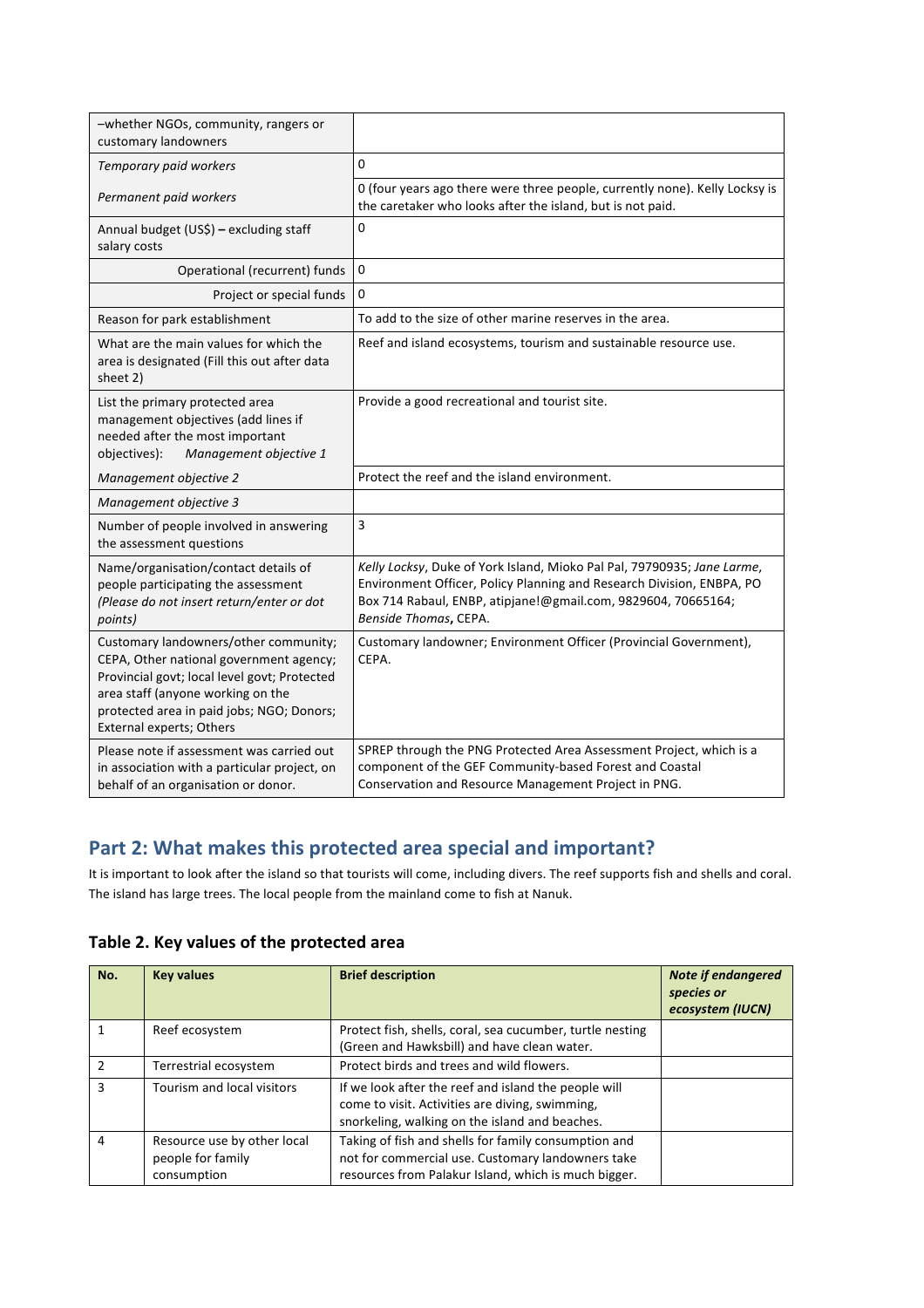## **Table 3. Checklist of values/benefits**

Not important 0; Important 1; Very important 2; Don't know DK

|    | How important is the protected area for                                                                                                   | <b>Score</b>   | <b>Comment</b>                                                                                                                                                                                                                                                            |
|----|-------------------------------------------------------------------------------------------------------------------------------------------|----------------|---------------------------------------------------------------------------------------------------------------------------------------------------------------------------------------------------------------------------------------------------------------------------|
|    | each of the listed values/benefits?                                                                                                       | (0,1,2, DK)    |                                                                                                                                                                                                                                                                           |
| 1. | Biodiversity - the presence of many<br>different kinds of plants, animals and<br>ecosystems                                               | $\overline{2}$ | Turtle (green and hawksbill) nesting site, coral, fish, and<br>vegetation on the island.                                                                                                                                                                                  |
|    | 2. Presence of rare, threatened, or<br>endangered species (plants and animals)                                                            | $\overline{2}$ | Turtles. Before there were people on the island monitoring<br>and now there is no presence and some species are<br>reducing in number - people take eggs, kill turtles and<br>disturb habitat (e.g. stand on nests).                                                      |
| 3. | Ecosystems (e.g. wetlands, grasslands,<br>coral reefs etc) that are rare because they<br>have been cleared or destroyed in other<br>areas | $\overline{2}$ | Reef ecosystem is declining - crown of thorns is impacting.                                                                                                                                                                                                               |
|    | 4. Protecting clean, fresh water                                                                                                          | $\overline{2}$ |                                                                                                                                                                                                                                                                           |
| 5. | Sustaining important species in big<br>enough numbers that they are able to<br>survive here                                               | $\mathbf{1}$   | It is one small island in a much larger reef system. It plays<br>an important role, but cannot on its own sustain large<br>numbers of species or ecosystems.                                                                                                              |
| 6. | Providing a source of employment for<br>local communities                                                                                 | 0              | Previously there was employment, but not currently. Need<br>to talk with the Provincial Authority and if boats are<br>coming in they should make payments to the Customary<br>landowners (with a payment system that requires<br>payment at the point of booking a tour). |
| 7. | Providing resources for local subsistence<br>(food, building materials, medicines etc.)                                                   | 0              | Customary landowners mainly take resources from the<br>larger island of Palakur. Only local people (from the<br>mainland) take resources (e.g. fish) from Nanuk.                                                                                                          |
| 8. | Providing community development<br>opportunities through sustainable<br>resource use                                                      | $\overline{2}$ | Opportunities for tourism e.g. diving, fishing,<br>swimming/snorkeling and sightseeing                                                                                                                                                                                    |
| 9. | Religious or spiritual significance (e.g.<br>tambu places)                                                                                | 0              |                                                                                                                                                                                                                                                                           |
|    | 10. Plant species of high social, cultural, or<br>economic importance                                                                     | $\overline{2}$ | Tree which provides the bark which is boiled for medicinal<br>purposes                                                                                                                                                                                                    |
|    | 11. Animal species of high social, cultural, or<br>economic importance                                                                    | 0              |                                                                                                                                                                                                                                                                           |
|    | 12. Attractive scenery                                                                                                                    | $\overline{2}$ | Reef, island, and view to Tavurvur volcano                                                                                                                                                                                                                                |
|    | 13. Tourism now                                                                                                                           | $\overline{2}$ | A little money is received and this pays for maintenance                                                                                                                                                                                                                  |
|    | 14. Potential value for tourism in the future                                                                                             | $\overline{2}$ | Important source if fees are organized to be paid to the<br>customary landowners                                                                                                                                                                                          |
|    | 15. Educational and/or scientific value                                                                                                   | $\mathbf 2$    |                                                                                                                                                                                                                                                                           |
|    | 16. Maintaining a tradition of protection by<br>customary landowners (of places, animals,<br>or plants) within the protected area         | $\mathbf{1}$   | Few traditional practices associated with Nanuk, but<br>important for medicinal plants.                                                                                                                                                                                   |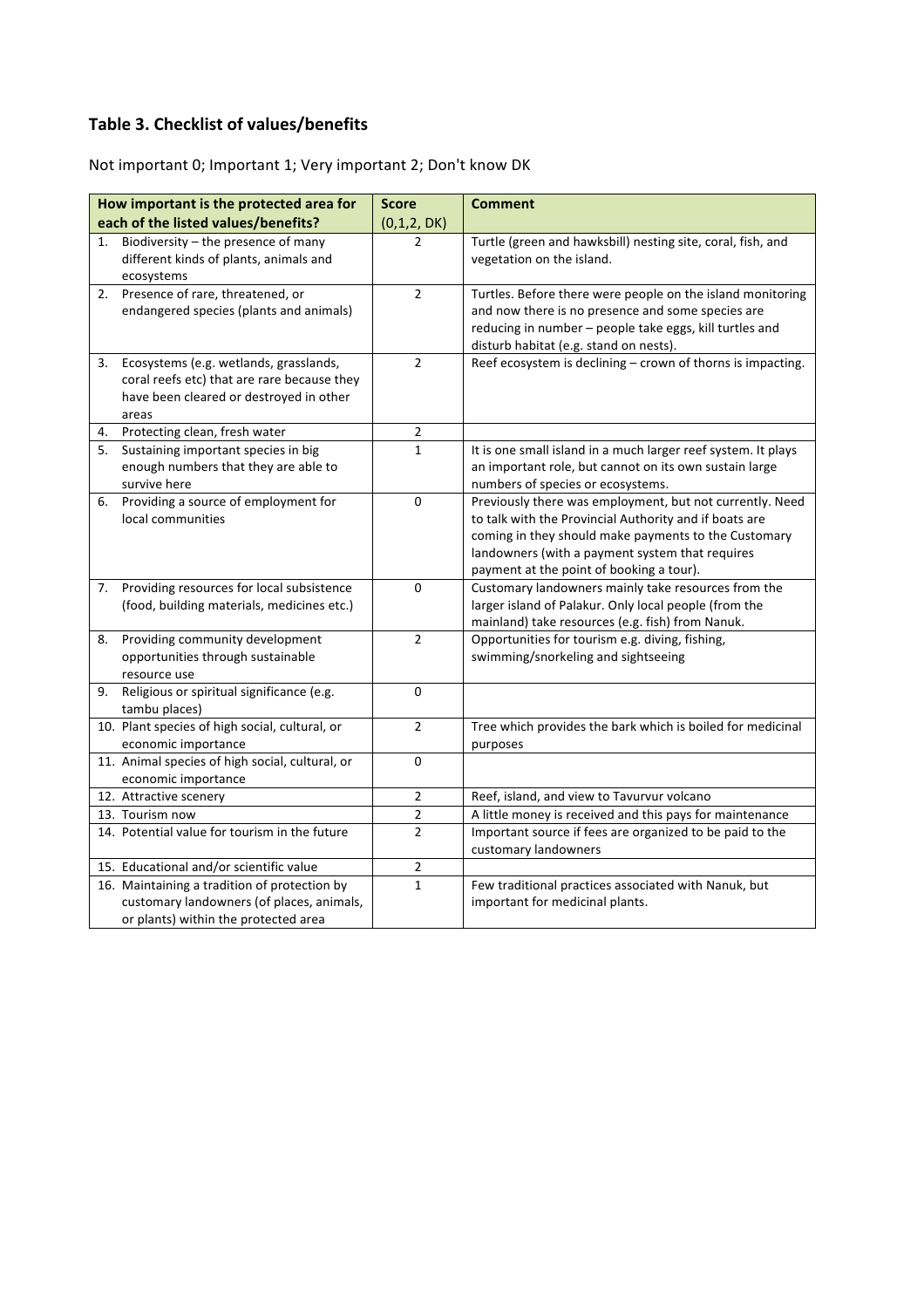#### Part 3: What are the threats to the protected area?

# **Table 4: Threats to the protected area**<br>**H** High significance threats are seriously degrading val

- High significance threats are seriously degrading values. This means they are badly damaging some value -it might be a kind of animal or plant, or your traditional gardens
- **M** Medium threats are having some negative impact they are damaging values but not so badly
- **L** Low threats are present but not seriously damaging values<br>**0** N/A where the threat is not present in the protected area c
- **N/A** where the threat is not present in the protected area or where something is happening but is not threatening the values at all

| <b>Threat type</b>                                                                                                                     | <b>Score</b><br>(H,M,L,0) | <b>Notes</b>                                                                                                                                                                                                                                                                      |
|----------------------------------------------------------------------------------------------------------------------------------------|---------------------------|-----------------------------------------------------------------------------------------------------------------------------------------------------------------------------------------------------------------------------------------------------------------------------------|
| 1.1 Housing and settlement                                                                                                             | 0                         | There are no dwellings or structures on Nanuk.                                                                                                                                                                                                                                    |
| 1.1a Population increase in the<br>protected area community                                                                            | 0                         | There is no one living on the island.                                                                                                                                                                                                                                             |
| 1.2 Commercial and industrial areas                                                                                                    | 0                         |                                                                                                                                                                                                                                                                                   |
| 1.3 Tourism and recreation<br>infrastructure                                                                                           | н                         | Visitors from the local area destroy turtle sites and collect eggs (turtle<br>and megapode) and harvest fish. Hotels/resorts (e.g. Rappopo, Kulau)<br>arrange for guests to visit the island. They do not inform the<br>customary landowners or pay any entry fee.                |
| 2.1 Customary land owner and                                                                                                           | $\Omega$                  | There are no gardens.                                                                                                                                                                                                                                                             |
| community gardens and small crops                                                                                                      |                           |                                                                                                                                                                                                                                                                                   |
| 2.1a Drug cultivation                                                                                                                  | $\pmb{0}$                 |                                                                                                                                                                                                                                                                                   |
| 2.1b Commercial plantations                                                                                                            | 0                         |                                                                                                                                                                                                                                                                                   |
| 2.2 Wood and pulp plantations                                                                                                          | $\mathbf 0$               |                                                                                                                                                                                                                                                                                   |
| 2.3 Livestock farming and grazing                                                                                                      | 0                         |                                                                                                                                                                                                                                                                                   |
| 2.4 Marine and freshwater                                                                                                              | $\pmb{0}$                 |                                                                                                                                                                                                                                                                                   |
| aquaculture<br>3.1 Oil and gas drilling                                                                                                | M                         | Deep sea mining vessels park in/near the reserve and people enter and                                                                                                                                                                                                             |
|                                                                                                                                        |                           | fish in the reserve and camp overnight on the islands. There is no by-<br>law to restrict this entry (aim is for Local level government law to<br>include Nanuk as an area where entry is restricted). Deep sea mining<br>of the reserve is also a possible threat in the future. |
| 3.2 Mining and quarrying                                                                                                               | $\pmb{0}$                 |                                                                                                                                                                                                                                                                                   |
| 3.3 Energy generation                                                                                                                  | 0                         |                                                                                                                                                                                                                                                                                   |
| 4.1 Roads and railroads (include<br>road-killed animals)                                                                               | 0                         |                                                                                                                                                                                                                                                                                   |
| 4.2 Utility and service lines (e.g.<br>electricity cables, telephone lines)                                                            | $\Omega$                  |                                                                                                                                                                                                                                                                                   |
| 4.3 Shipping lanes                                                                                                                     | H                         | Mining ships and all ships from Rabaul enter the reserve (Rabaul port<br>is the busiest port for overseas vessels; also a fish terminal for all<br>fishing boats).                                                                                                                |
| 4.4 Flight paths                                                                                                                       | $\pmb{0}$                 |                                                                                                                                                                                                                                                                                   |
| 5.1 Hunting, killing and collecting<br>terrestrial animals (including killing<br>of animals as a result of<br>human/wildlife conflict) | H                         | People collect turtle and megapode eggs and kill the animals. This is<br>mainly done by visitors to the island. People from mining vessels often<br>stay overnight and are known to kill the local pigeons.                                                                       |
| 5.2 Gathering terrestrial plants or<br>plant products (non-timber)                                                                     | 0                         | Overnight visitors often cut timber to make shelters and for firewood.                                                                                                                                                                                                            |
| 5.3a Logging and wood harvesting<br>for local/customary use                                                                            | 0                         |                                                                                                                                                                                                                                                                                   |
| 5.3b Logging and wood harvesting -<br>commercial logging                                                                               | $\Omega$                  |                                                                                                                                                                                                                                                                                   |
| 5.4a Fishing, killing and harvesting<br>aquatic resources for<br>local/customary use                                                   | H                         | Killing of turtles and megapodes.                                                                                                                                                                                                                                                 |
| 5.4b Fishing, killing and harvesting<br>aquatic resources for commercial<br>use                                                        | 0                         |                                                                                                                                                                                                                                                                                   |
| 6.1 Recreational activities and<br>tourism                                                                                             | L                         |                                                                                                                                                                                                                                                                                   |
| 6.2 War, civil unrest and military<br>exercises                                                                                        | 0                         |                                                                                                                                                                                                                                                                                   |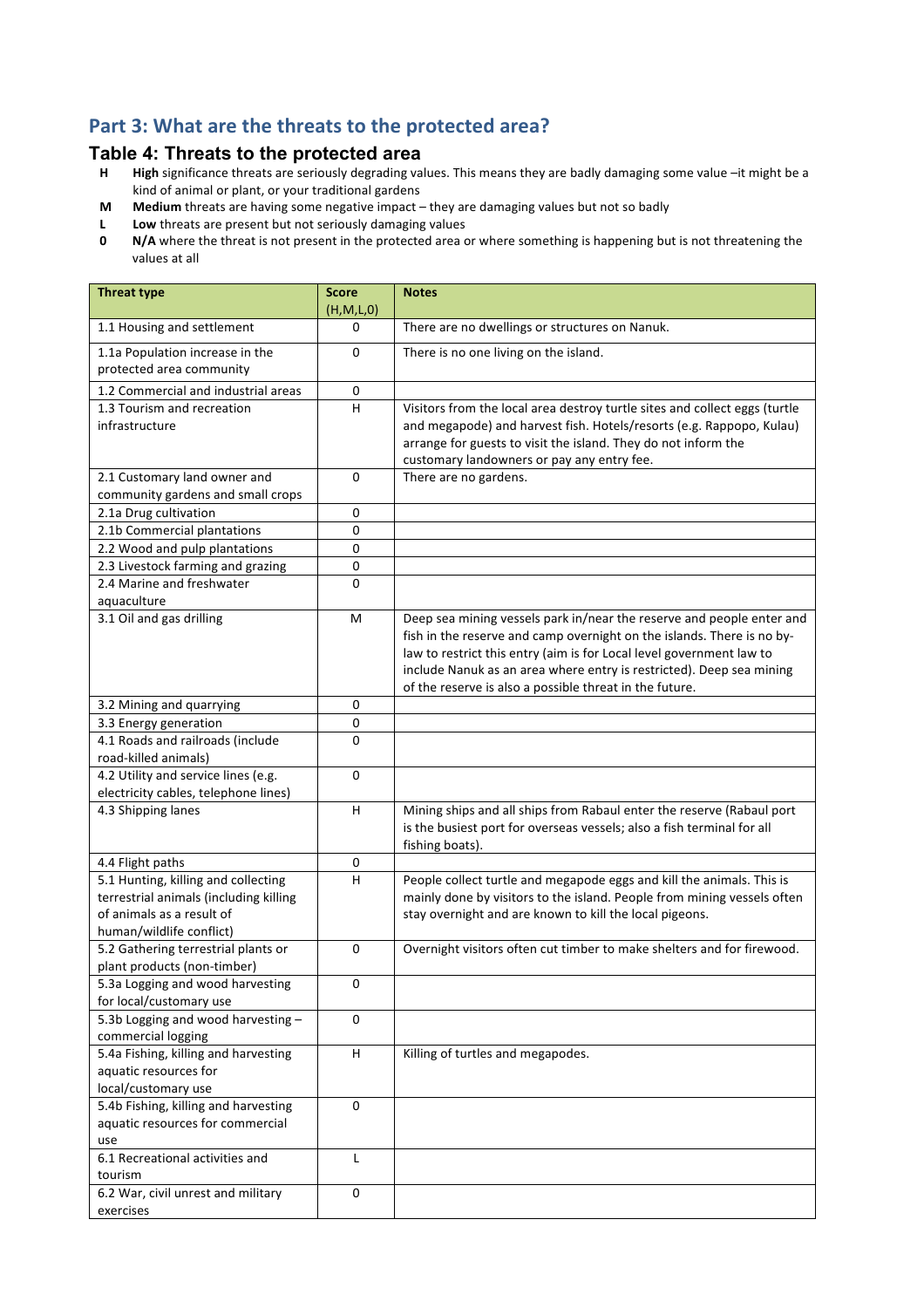| <b>Threat type</b>                                    | <b>Score</b>            | <b>Notes</b>                                                                     |
|-------------------------------------------------------|-------------------------|----------------------------------------------------------------------------------|
|                                                       | (H,M,L,0)               |                                                                                  |
| 6.3 Research, education and other                     | $\Omega$                |                                                                                  |
| work-related activities in protected                  |                         |                                                                                  |
| areas                                                 |                         |                                                                                  |
| 6.4 Activities of protected area                      | 0                       |                                                                                  |
| managers (e.g. construction or                        |                         |                                                                                  |
| vehicle use)                                          |                         |                                                                                  |
| 6.5 Deliberate vandalism, destructive                 | H.                      | Visitors from the mainland leave rubbish, make fires, and damage the             |
| activities or threats to protected                    |                         | island.                                                                          |
| area staff and visitors                               |                         |                                                                                  |
| 7.1 Fire and fire suppression                         | $\Omega$                |                                                                                  |
| (including arson)                                     |                         |                                                                                  |
| 7.2 Dams, hydrological modification                   | 0                       |                                                                                  |
| and water management/use                              | $\Omega$                |                                                                                  |
| 7.3a Increased fragmentation within<br>protected area |                         |                                                                                  |
| 7.3b Isolation from other natural                     | $\Omega$                |                                                                                  |
| habitat (e.g. deforestation)                          |                         |                                                                                  |
| 7.3c Other 'edge effects' on park                     | 0                       |                                                                                  |
| values                                                |                         |                                                                                  |
| 7.3d Loss of keystone species (e.g.                   | 0                       |                                                                                  |
| top predators, pollinators etc.)                      |                         |                                                                                  |
| 8.1 Pest plants                                       | 0                       |                                                                                  |
| 8.1a Pest animals                                     | $\overline{\mathsf{H}}$ | Crown of thorns impact on reef. Some parts of the reef are dying.                |
| 8.1b Diseases such as fungus or                       | $\Omega$                |                                                                                  |
| viruses that make native plants or                    |                         |                                                                                  |
| animals sick                                          |                         |                                                                                  |
| 8.2 Introduced genetic material (e.g.                 | $\Omega$                |                                                                                  |
| genetically modified organisms)                       |                         |                                                                                  |
| 9.1 Household sewage and urban                        | $\Omega$                |                                                                                  |
| waste water                                           |                         |                                                                                  |
| 9.1a Sewage and waste water from                      | $\Omega$                |                                                                                  |
| protected area facilities                             |                         |                                                                                  |
| 9.2 Industrial, mining and military                   | $\Omega$                |                                                                                  |
| effluents                                             |                         |                                                                                  |
| 9.3 Agricultural and forestry                         | 0                       |                                                                                  |
| effluents (e.g. excess fertilizers or                 |                         |                                                                                  |
| pesticides)                                           |                         |                                                                                  |
| 9.4 Garbage and solid waste                           | н                       | Visitors leave rubbish on the island.                                            |
| 9.5 Air-borne pollutants                              | 0                       |                                                                                  |
| 9.6 Excess energy (e.g. heat                          | $\Omega$                |                                                                                  |
| pollution, lights etc.)                               |                         |                                                                                  |
| 10.1 Volcanoes                                        | H.                      | This causes trees to fall over into the water, and ash from the volcano          |
|                                                       |                         | killed fish and parts of the reef. Lava covered the reef and surrounding         |
|                                                       |                         | islands. The impact lasted for 3-4 weeks and then the reef recovered.            |
| 10.2 Earthquakes/Tsunamis                             | 0                       |                                                                                  |
| 10.3 Avalanches/Landslides                            | 0                       |                                                                                  |
| 10.4 Erosion and siltation/                           | M                       | Some erosion on the eastern side of both islands (trees falling in) and          |
| deposition (e.g. shoreline or riverbed                |                         | sediment is transported to the south-western side.                               |
| changes)                                              |                         |                                                                                  |
| 11.1 Habitat shifting and alteration                  | H                       | Loss of coral reef ecosystems due to coral bleaching events.                     |
| 11.2 Droughts                                         | 0<br>н                  |                                                                                  |
| 11.3 Temperature extremes                             | 0                       |                                                                                  |
| 11.4 Storms and flooding                              |                         | Increase wind which causes trees to fall over - especially the Pisonia<br>trees. |
| 11.5 Coral bleaching                                  | H.                      | Coral on northern and eastern side of the islands have been bleached             |
|                                                       |                         | - approximately 40% affected and the rest is intact. Last bleaching              |
|                                                       |                         | event was in about 2010.                                                         |
| 11.6 Intrusion by saltwater into                      | н                       | Saltwater intrusion affects the turtle nests and impacts on turtle               |
| gardens etc.                                          |                         | numbers and impacting on water quality - some presence of                        |
|                                                       |                         | water/muddy areas in the middle of the island.                                   |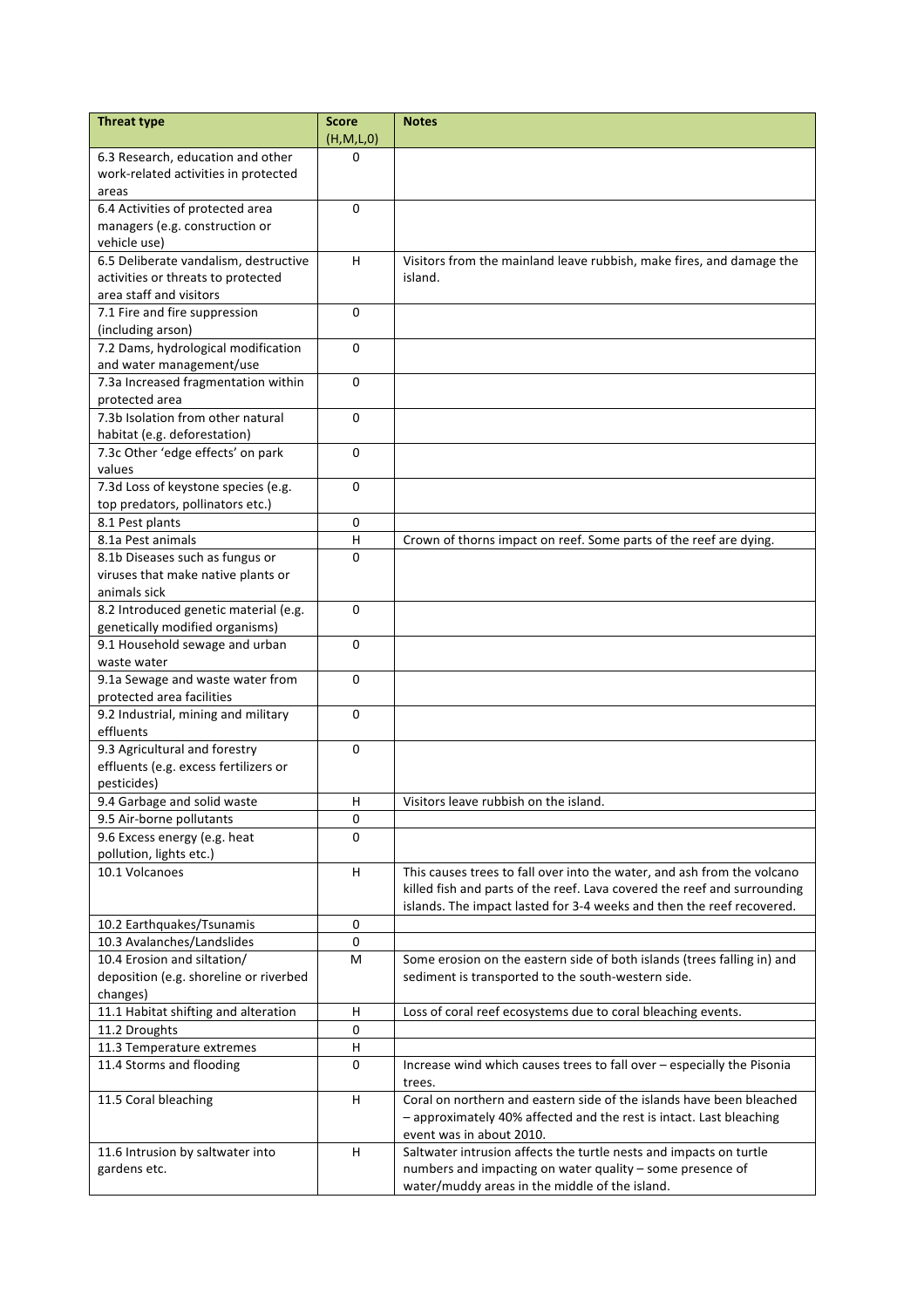| <b>Threat type</b>                       | <b>Score</b> | <b>Notes</b>                                                              |
|------------------------------------------|--------------|---------------------------------------------------------------------------|
|                                          | (H, M, L, 0) |                                                                           |
| 11.7 Sea level rise                      | H            | Sea level rise is occurring and tidal change is impacting on both islands |
|                                          |              | and pushing nesting areas for megapodes further inland.                   |
| Other                                    |              |                                                                           |
| 12.1 Loss of cultural links, traditional | 0            |                                                                           |
| knowledge and/or management              |              |                                                                           |
| practices                                |              |                                                                           |
| 12.2 Natural deterioration of            | 0            |                                                                           |
| important cultural site values           |              |                                                                           |
| 12.3 Destruction of cultural heritage    | $\Omega$     |                                                                           |
| buildings, gardens, sites etc.           |              |                                                                           |
| Other (please explain)                   | 0            |                                                                           |

## Table 5. Worst threats and ways forward

| <b>Threat</b><br>No. | <b>Threat</b><br>(Most significant first)             | Threat number or<br>name (copy no.<br>from Table 4) | Nature of the threat, impact and how to reduce the impact.                                                         |
|----------------------|-------------------------------------------------------|-----------------------------------------------------|--------------------------------------------------------------------------------------------------------------------|
|                      | Volcanic eruption                                     | 10.1                                                | Caused ash and lava to affect the reef.                                                                            |
|                      | Crown of thorns                                       | 8.1a                                                | Widespread and causing destruction of the reef.                                                                    |
| 3                    | Climate change - from wind<br>and saltwater intrusion | 11.6 & other                                        | Sea level is rising and this is causing saltwater intrusion into<br>the island and affecting turtle nesting sites. |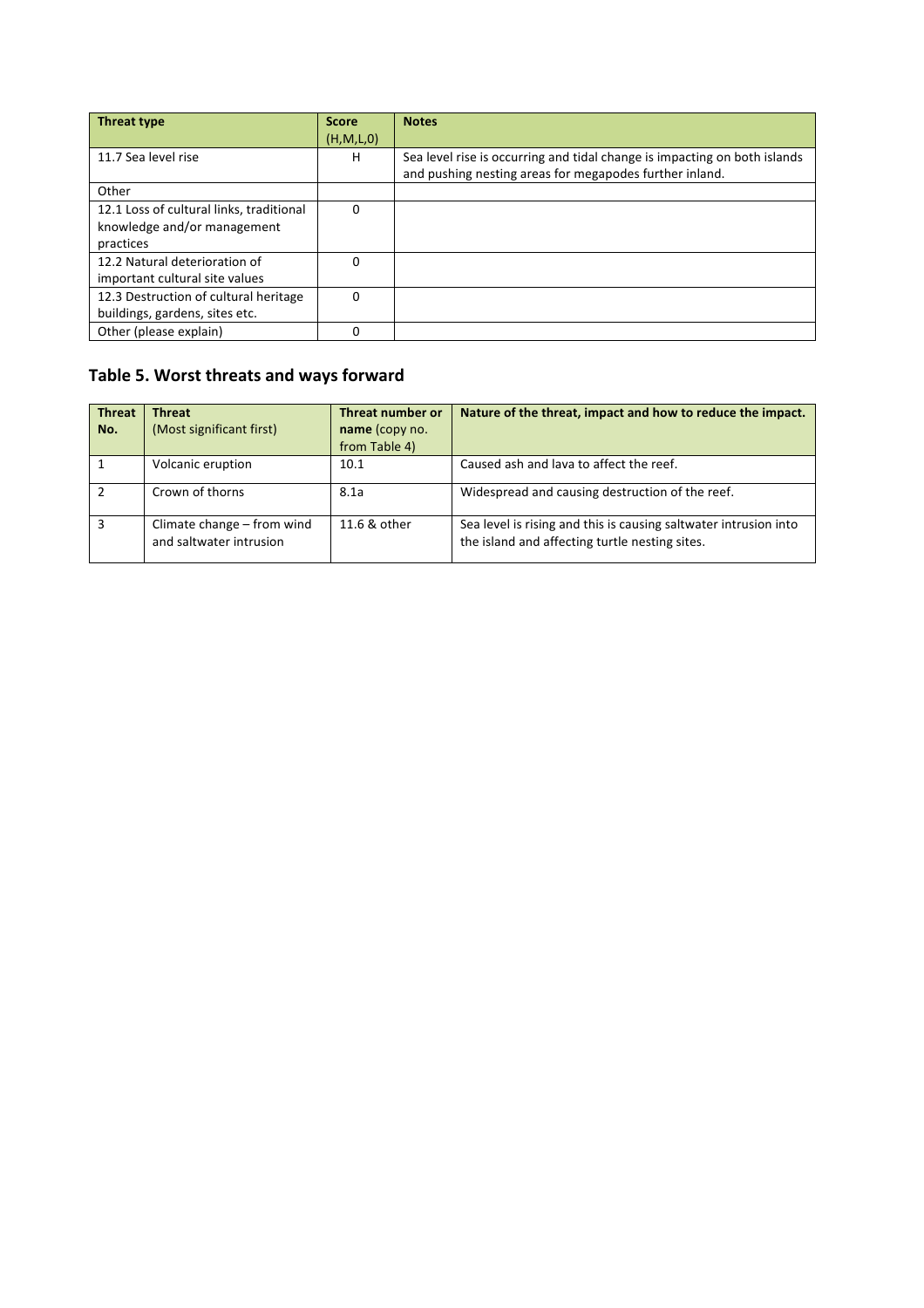## Part 4: What is the management like in the protected area?

| <b>Issue</b>                      | <b>Score</b><br>$(0,1,2,3 \text{ NA})$ | <b>Comment</b>                                                                                                                                                                                                                                                                                                                                       | <b>Next steps</b>                                                                                                                                                                                                                                                                                                                                                                                           |
|-----------------------------------|----------------------------------------|------------------------------------------------------------------------------------------------------------------------------------------------------------------------------------------------------------------------------------------------------------------------------------------------------------------------------------------------------|-------------------------------------------------------------------------------------------------------------------------------------------------------------------------------------------------------------------------------------------------------------------------------------------------------------------------------------------------------------------------------------------------------------|
| 1a. Legal status                  | 3                                      | Legally gazetted.                                                                                                                                                                                                                                                                                                                                    |                                                                                                                                                                                                                                                                                                                                                                                                             |
| 1b. Legal status                  |                                        |                                                                                                                                                                                                                                                                                                                                                      |                                                                                                                                                                                                                                                                                                                                                                                                             |
| 2a. Protected area<br>regulations | $\overline{2}$                         | A few rules are written down which<br>prevent killing or hunting of birds,<br>taking of species from the reef,<br>removing trees and other plant<br>material and requiring management<br>of visitors and tourism operations to<br>the island. Some visitors do not<br>follow the rules.                                                              | The informal managers of the reserve<br>(i.e. Mar Mar Clan) will work with the<br>Tourism Authority to re-write the<br>rules relating to entry into the<br>reserve and use of the resources.<br>There is a need to work out a process<br>to improve the outcomes from<br>visitation.                                                                                                                        |
| 2b. Protected area<br>regulations |                                        |                                                                                                                                                                                                                                                                                                                                                      |                                                                                                                                                                                                                                                                                                                                                                                                             |
| 3. Law enforcement                | $\mathbf{1}$                           | The government has no staff and no<br>budget for law enforcement. The<br>customary landowners act as<br>caretakers. When visitors enter the<br>Reserve the customary landowners<br>don't enforce the rules if conditions<br>are windy/rainy. They have a<br>presence in fine conditions and try to<br>ensure that visitors comply with the<br>rules. | Nothing is planned to change this<br>lack of staffing. There have been<br>requests to the National Government<br>by the Provincial Government to give<br>responsibility for law enforcement to<br>the Provincial Government, but this is<br>thought to be unlikely as this is a<br>national responsibility. There needs<br>to be a presence on the island<br>especially at night to protect the<br>pigeons. |
| 4. Protected area objectives      | $\mathbf 0$                            | There is no management plan in<br>place.                                                                                                                                                                                                                                                                                                             | Unclear                                                                                                                                                                                                                                                                                                                                                                                                     |
| 5. Protected area design          | 0                                      |                                                                                                                                                                                                                                                                                                                                                      | The aim is to expand and include<br>neighbouring islands.                                                                                                                                                                                                                                                                                                                                                   |
| 6. Protected area<br>boundaries   | 1                                      |                                                                                                                                                                                                                                                                                                                                                      | The aim is to expand and include<br>neighbouring islands.                                                                                                                                                                                                                                                                                                                                                   |
| 7. Management plan                | 0                                      |                                                                                                                                                                                                                                                                                                                                                      | Unclear                                                                                                                                                                                                                                                                                                                                                                                                     |
| 7a. Planning process              | 0                                      |                                                                                                                                                                                                                                                                                                                                                      |                                                                                                                                                                                                                                                                                                                                                                                                             |
| 7b. Planning process              | 0                                      |                                                                                                                                                                                                                                                                                                                                                      |                                                                                                                                                                                                                                                                                                                                                                                                             |
| 7c. Planning process              | 0                                      |                                                                                                                                                                                                                                                                                                                                                      |                                                                                                                                                                                                                                                                                                                                                                                                             |
| 8. Regular work plan              | 0                                      |                                                                                                                                                                                                                                                                                                                                                      |                                                                                                                                                                                                                                                                                                                                                                                                             |
| 9. Resource inventory             | 0                                      |                                                                                                                                                                                                                                                                                                                                                      | Unclear                                                                                                                                                                                                                                                                                                                                                                                                     |
| 10. Protection systems            | 0                                      |                                                                                                                                                                                                                                                                                                                                                      | The new Protected Area Policy will<br>provide guidance on this. Customary<br>landowners are willing to participate<br>in discussing the management and<br>permitting arrangements.                                                                                                                                                                                                                          |
| 11. Research and<br>monitoring    | 0                                      | 2010 marine survey - to establish<br>whether there were changes related<br>to sea level rise.                                                                                                                                                                                                                                                        | Unclear                                                                                                                                                                                                                                                                                                                                                                                                     |
| 12. Resource management           | $\mathbf{1}$                           | This is not undertaken by<br>government, but customary<br>landowners are engaged in visiting<br>and managing various threatening<br>processes.                                                                                                                                                                                                       | Unclear for government, but<br>customary landowners are starting a<br>process to review their management<br>rules and have discussions about<br>visitation.                                                                                                                                                                                                                                                 |
| 13a. Staff numbers                | 0                                      |                                                                                                                                                                                                                                                                                                                                                      |                                                                                                                                                                                                                                                                                                                                                                                                             |

## **Table 6. Management effectiveness scores, comments, next steps**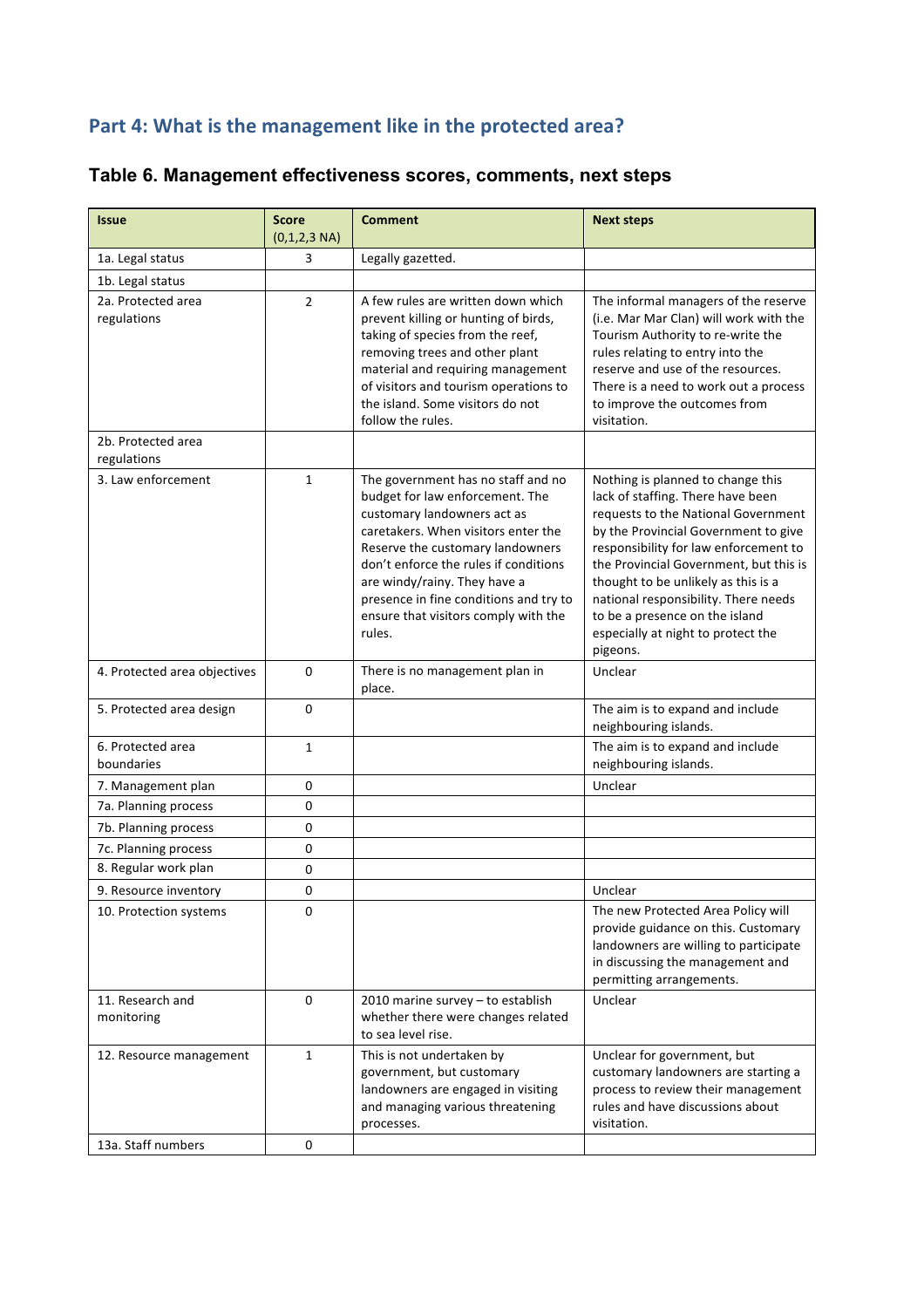| <i><b>Issue</b></i>                                | <b>Score</b><br>$(0,1,2,3 \text{ NA})$ | <b>Comment</b>                                                                                                                                                                                                                                                                                                                                                                                          | <b>Next steps</b>                                                                                                                                                                                                                                                                                                                                                                                                                                                                                                                                                                                                                                                                                                                                                                                                                                                                                                                                                                                                               |  |  |
|----------------------------------------------------|----------------------------------------|---------------------------------------------------------------------------------------------------------------------------------------------------------------------------------------------------------------------------------------------------------------------------------------------------------------------------------------------------------------------------------------------------------|---------------------------------------------------------------------------------------------------------------------------------------------------------------------------------------------------------------------------------------------------------------------------------------------------------------------------------------------------------------------------------------------------------------------------------------------------------------------------------------------------------------------------------------------------------------------------------------------------------------------------------------------------------------------------------------------------------------------------------------------------------------------------------------------------------------------------------------------------------------------------------------------------------------------------------------------------------------------------------------------------------------------------------|--|--|
| 13b. Other people working<br>on the protected area | 3                                      | Six men work on the island; three<br>women do the raking/cleaning.<br>Rubbish is buried on the island. Work<br>takes place about every two weeks.                                                                                                                                                                                                                                                       | The Chairman will discuss with the<br>Provincial Government to request<br>assistance.                                                                                                                                                                                                                                                                                                                                                                                                                                                                                                                                                                                                                                                                                                                                                                                                                                                                                                                                           |  |  |
| 14. Training and skills                            | $\mathbf{1}$                           | One customary landowner is a<br>district coordinator and he has some<br>skills to manage the area. Local level<br>government has Department of<br>Primary Industries officers and<br>Fisheries officers, and rural<br>development officers who work to<br>develop small and medium<br>enterprise and develop inventories<br>(e.g. of trade stores). They work with<br>the landowners to develop skills. | Other customary landowners need<br>training in protected area<br>management e.g. monitoring,<br>inventory, local government laws,<br>marketing, leadership, tourism/<br>hospitality.                                                                                                                                                                                                                                                                                                                                                                                                                                                                                                                                                                                                                                                                                                                                                                                                                                            |  |  |
| 15. Current budget                                 | 0                                      | CEPA has provided no budget. The<br>Provincial government has been<br>provided with funding (i.e. the<br>Forestry and Conservation unit) and<br>positions are being filled. Districts<br>also have funding.                                                                                                                                                                                             | Funds from the Provincial and Local<br>level Government should be accessed<br>to provide better management for<br>Nanuk. It was hoped that these funds<br>would begin to flow in 2016.                                                                                                                                                                                                                                                                                                                                                                                                                                                                                                                                                                                                                                                                                                                                                                                                                                          |  |  |
| 16. Security of budget                             | $\pmb{0}$                              |                                                                                                                                                                                                                                                                                                                                                                                                         | The provincial government<br>representative indicated that there<br>was an allocation of 50,000 Kina at<br>the Provincial level for conservation<br>activities (e.g. workshops, training,<br>monitoring). Project proposals are<br>expected to be received from<br>protected areas and then money can<br>be directed to conservation areas<br>such as Nanuk. Also the Local level<br>government has forest and<br>conservation activities that are<br>funded. Nine Strategic Result Areas<br>have been identified e.g. governance<br>and management and there is a<br><b>District Service Improvement</b><br>Program, which has money for<br>conservation purposes. The key is to<br>provide capacity building in the<br>community to assist the customary<br>landowners to complete project<br>proposals to obtain some of the<br>available funds. Cooperation is also<br>required between CEPA and the<br>Provincial Government's planning<br>division to address funding<br>opportunities for the parks, including<br>Nanuk. |  |  |
| 17. Management of budget                           | ΝA                                     |                                                                                                                                                                                                                                                                                                                                                                                                         |                                                                                                                                                                                                                                                                                                                                                                                                                                                                                                                                                                                                                                                                                                                                                                                                                                                                                                                                                                                                                                 |  |  |
| 18. Equipment                                      | 0                                      | Government has no equipment.<br>Customary landowners have no boat<br>or other equipment.                                                                                                                                                                                                                                                                                                                |                                                                                                                                                                                                                                                                                                                                                                                                                                                                                                                                                                                                                                                                                                                                                                                                                                                                                                                                                                                                                                 |  |  |
| 19. Maintenance of<br>equipment                    | ΝA                                     |                                                                                                                                                                                                                                                                                                                                                                                                         |                                                                                                                                                                                                                                                                                                                                                                                                                                                                                                                                                                                                                                                                                                                                                                                                                                                                                                                                                                                                                                 |  |  |
| 20. Education and<br>awareness                     | 0                                      |                                                                                                                                                                                                                                                                                                                                                                                                         | Need to raise awareness with tourist<br>operators/hotels e.g. brochure,<br>which would indicate the rules of the<br>protected area.                                                                                                                                                                                                                                                                                                                                                                                                                                                                                                                                                                                                                                                                                                                                                                                                                                                                                             |  |  |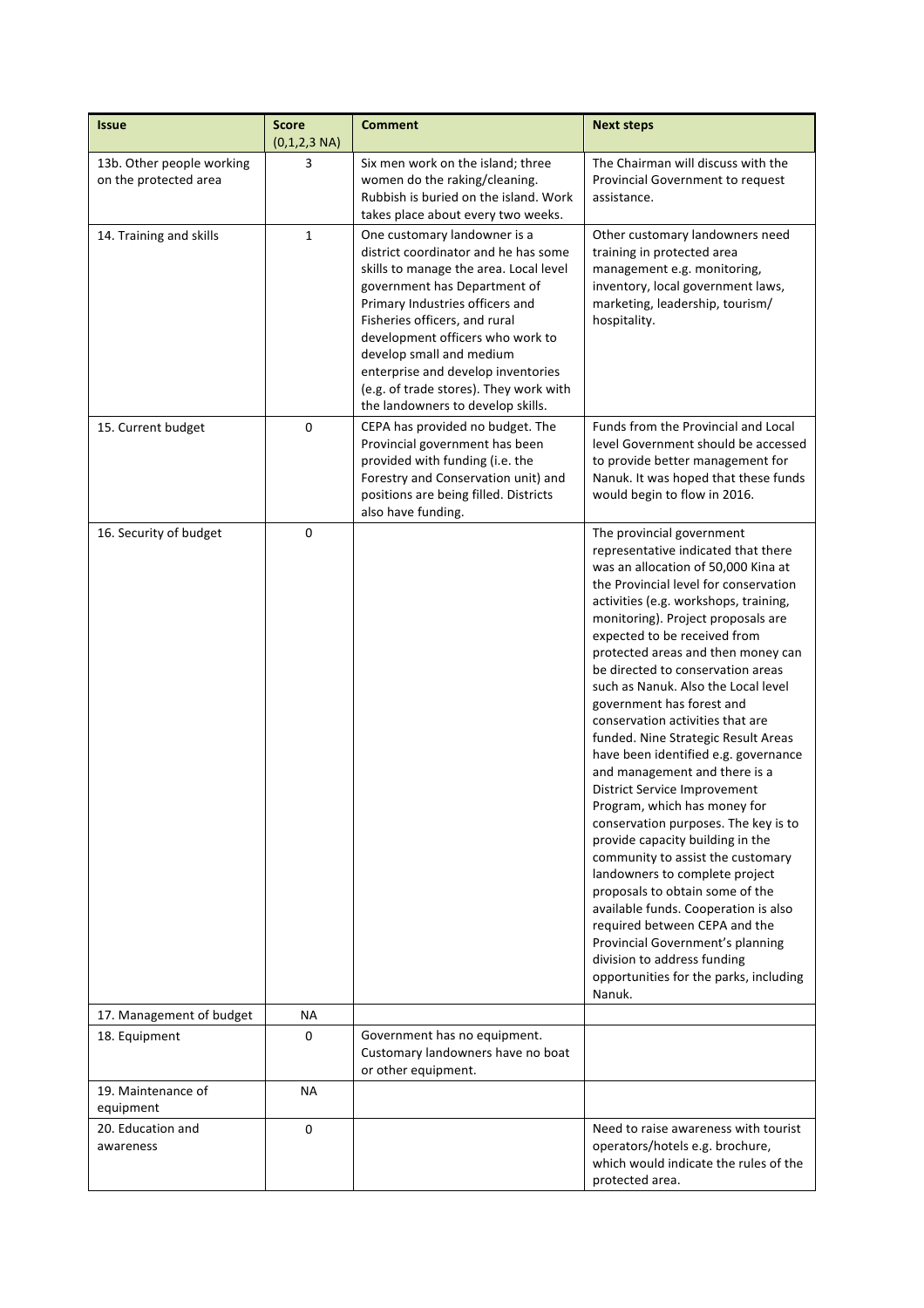| <b>Issue</b>                                                | <b>Score</b><br>$(0,1,2,3 \text{ NA})$ | <b>Comment</b>                                                                                                                                                                                                          | <b>Next steps</b>                                                                                                                                                                                                                                                                                                                                                                                                                                                                                        |
|-------------------------------------------------------------|----------------------------------------|-------------------------------------------------------------------------------------------------------------------------------------------------------------------------------------------------------------------------|----------------------------------------------------------------------------------------------------------------------------------------------------------------------------------------------------------------------------------------------------------------------------------------------------------------------------------------------------------------------------------------------------------------------------------------------------------------------------------------------------------|
| 21. Planning for land use or<br>marine activities           | $\overline{2}$                         | Kokopo is a tourist hub. There is a<br>proposal to develop a tourist resort<br>on the eastern half of the large<br>island. This is an initiative of the LLG<br>and the customary landowners to<br>develop the facility. | The Provincial Environment Policy<br>(2005) needs to be reviewed to<br>ensure that if there is any damage to<br>the environment this is identified as<br>an offence with relevant penalties.<br>There is a need to integrate the new<br>Protected Area Policy with other<br>policies (e.g. national strategy on<br>sustainability). We also need to work<br>with the Local level government to<br>establish policies that will provide the<br>authority to enforce regulations in<br>the protected area. |
| 22. State and commercial<br>neighbours                      | 0                                      |                                                                                                                                                                                                                         | We would like to establish contact<br>with hotels and other tourist<br>operators to regulate their activities<br>and impacts on the protected area<br>and to encourage people to act<br>sustainably. There should be a<br>benefit-sharing arrangement to<br>provide a return to the customary<br>landowners.                                                                                                                                                                                             |
| 23. Indigenous people/<br><b>Customary landowners</b>       | 2                                      | Customary landowners try to limit<br>entry of people into the reserve and<br>are the key decision makers at the<br>moment.                                                                                              | The aim is to increase the role of<br>government at all levels and other<br>stakeholders in working with the<br>customary landowners to improve<br>management outcomes.                                                                                                                                                                                                                                                                                                                                  |
| 24a. Impact on<br>communities-<br>communication with others | 0                                      |                                                                                                                                                                                                                         | Needs to be improvement in<br>communication among the<br>stakeholders (e.g. tourism, hotel<br>operators, all levels of government)                                                                                                                                                                                                                                                                                                                                                                       |
| 24b. Impact on<br>communities - welfare                     | $\pmb{0}$                              |                                                                                                                                                                                                                         |                                                                                                                                                                                                                                                                                                                                                                                                                                                                                                          |
| 24c. Impact on<br>communities - support                     | 1                                      |                                                                                                                                                                                                                         |                                                                                                                                                                                                                                                                                                                                                                                                                                                                                                          |
| 25. Economic benefit                                        | 0                                      | Customary land owners have<br>approached hotels which offer diving<br>to get a payment for entering their<br>area, but this has been refused.                                                                           | There should be benefit-sharing with<br>other users of the protected area.                                                                                                                                                                                                                                                                                                                                                                                                                               |
| 26. Monitoring and<br>evaluation                            | $\Omega$                               |                                                                                                                                                                                                                         |                                                                                                                                                                                                                                                                                                                                                                                                                                                                                                          |
| 27. Visitor facilities                                      | $\mathbf 0$                            |                                                                                                                                                                                                                         | Would like to provide places for<br>walking and resting (i.e. structures<br>and facilities) and also security for<br>visitors.                                                                                                                                                                                                                                                                                                                                                                           |
| 28. Commercial tourism<br>operators                         | 0                                      |                                                                                                                                                                                                                         | Benefit sharing arrangements are<br>needed with tourist operators.                                                                                                                                                                                                                                                                                                                                                                                                                                       |
| 29. Fees                                                    | 0                                      | The fees are not paid.                                                                                                                                                                                                  | Benefit sharing arrangements are<br>needed with a range of commercial<br>operators and charges for visitors<br>who enter the protected area. We<br>need to create one type of fee for all<br>the diving; designate people to<br>collect fees from the hotels.                                                                                                                                                                                                                                            |
| 30. Condition of values                                     | $\overline{2}$                         |                                                                                                                                                                                                                         |                                                                                                                                                                                                                                                                                                                                                                                                                                                                                                          |
| 30a. Condition of values                                    | 0                                      |                                                                                                                                                                                                                         |                                                                                                                                                                                                                                                                                                                                                                                                                                                                                                          |
| 30b. Condition of values<br>30c. Condition of values        | 0<br>0                                 |                                                                                                                                                                                                                         |                                                                                                                                                                                                                                                                                                                                                                                                                                                                                                          |